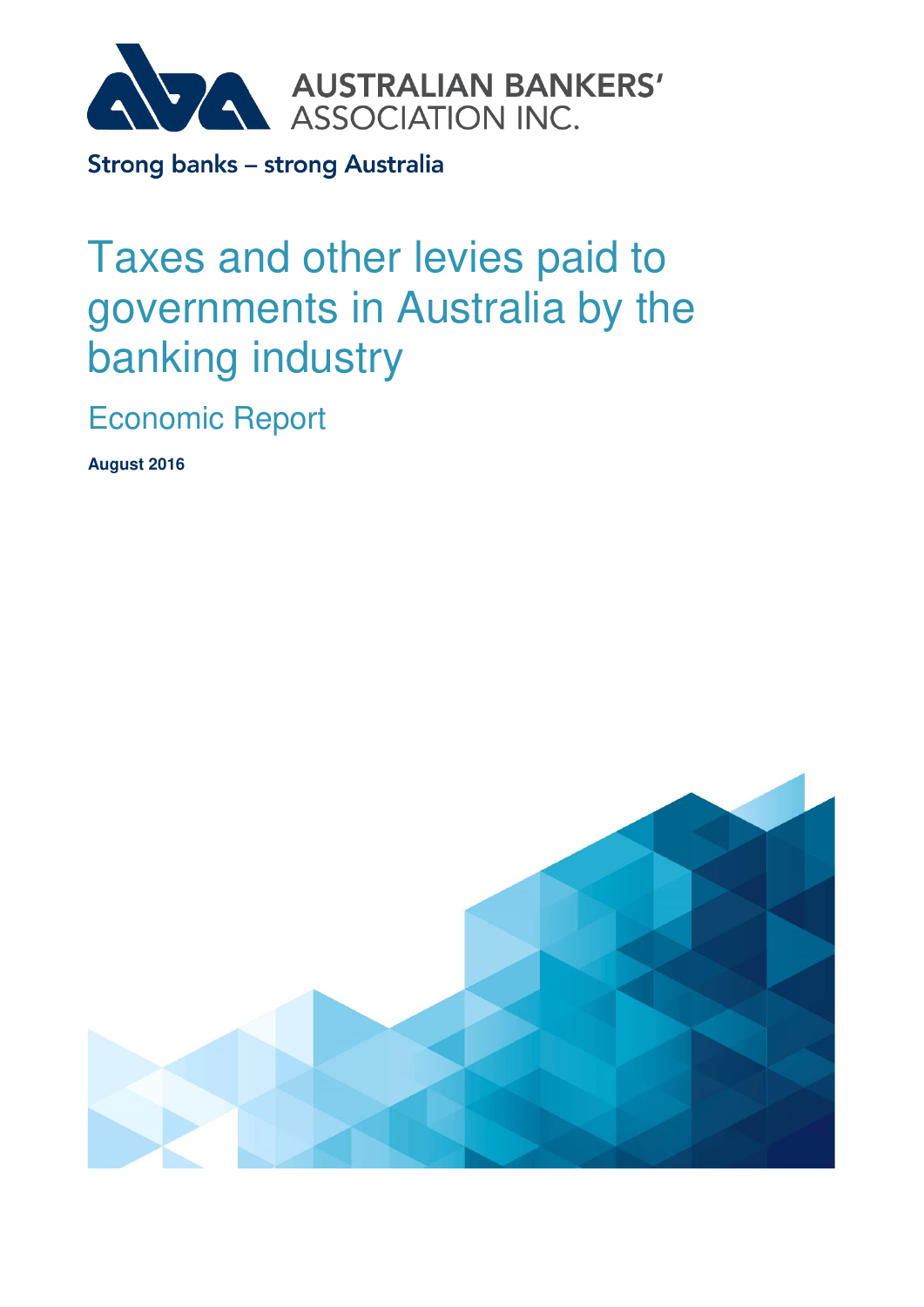

### **Disclaimer**

The Australian Bankers' Association's (**ABA**) reports are designed to promote public policy discussions by exploring topical issues that affect banks in Australia. They do not necessarily represent final policy views of the ABA or any member bank.

This Report is of a general nature and is intended to provide general information only. This information has been prepared without taking account of individual objectives, financial situations or needs. Because of this, before acting on this information, consider its appropriateness, having regard to individual objectives, financial situation and needs. To the maximum extent permitted by law: (a) no guarantee, representation or warranty is given that any information or advice in this publication is complete, accurate, up-to-date or fit for any purpose; and (b) neither the ABA, nor any of its members, is in any way liable (including for negligence) in respect of any reliance upon such information or advice.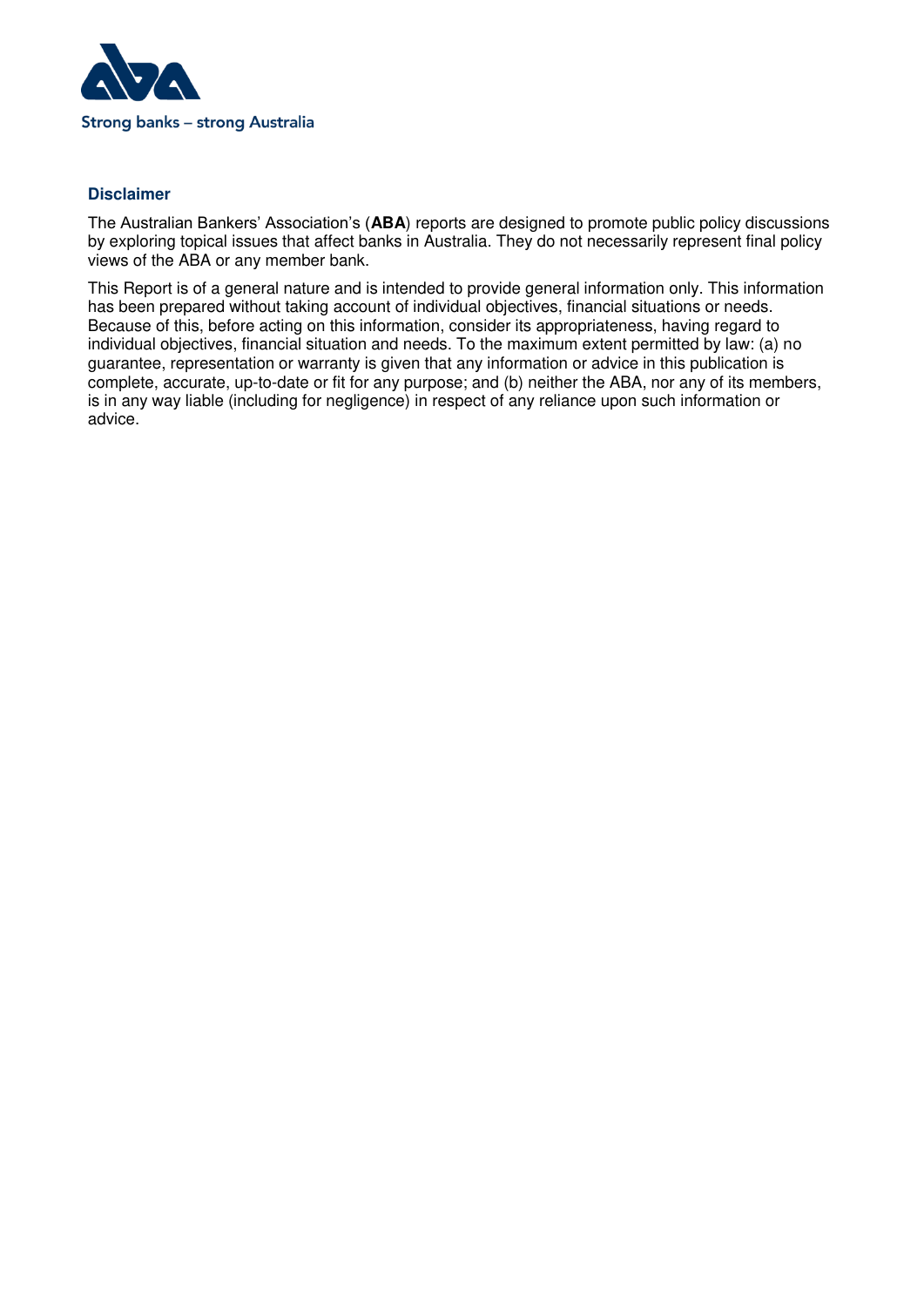

# **Table of Contents**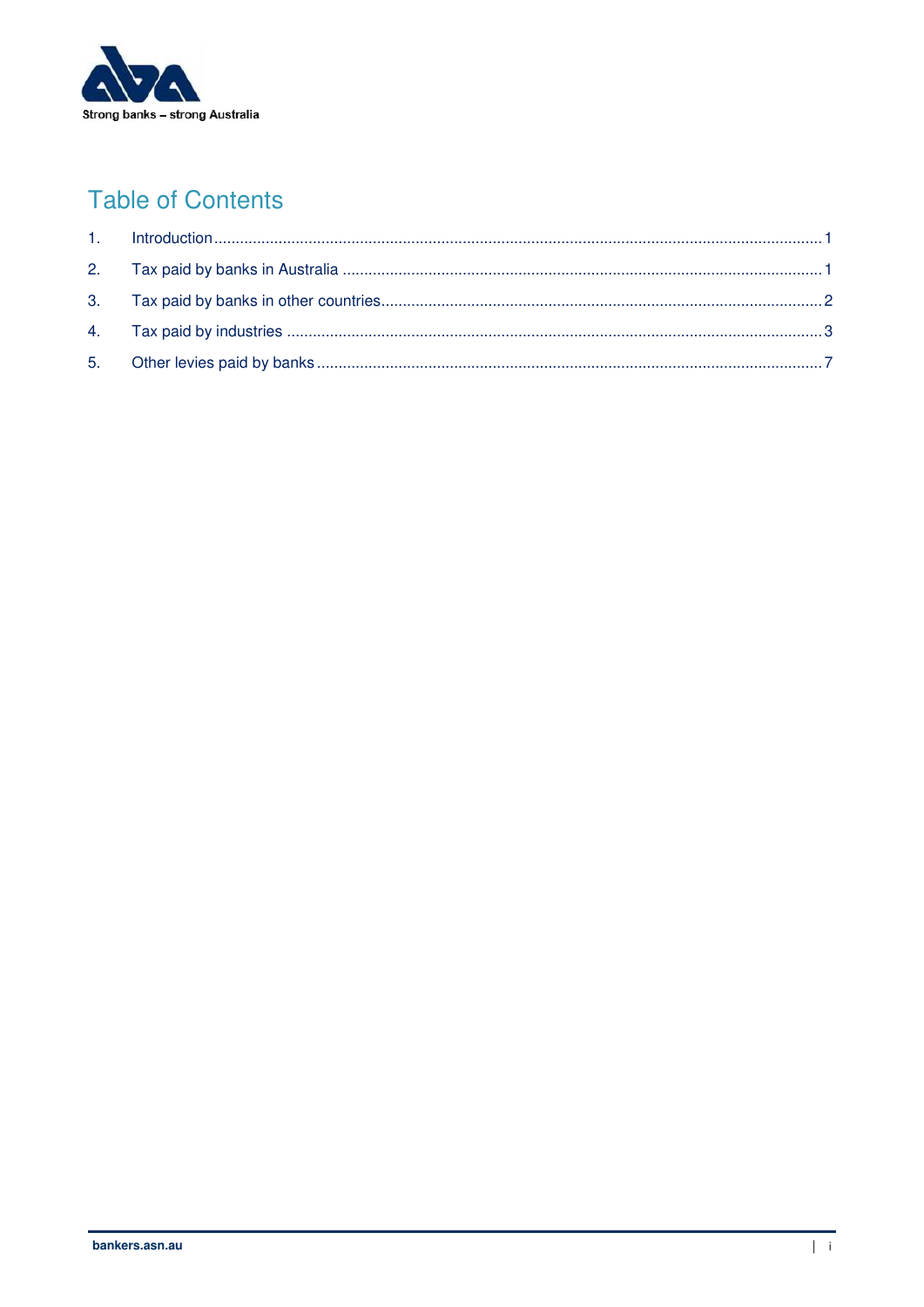

This page is intentionally blank.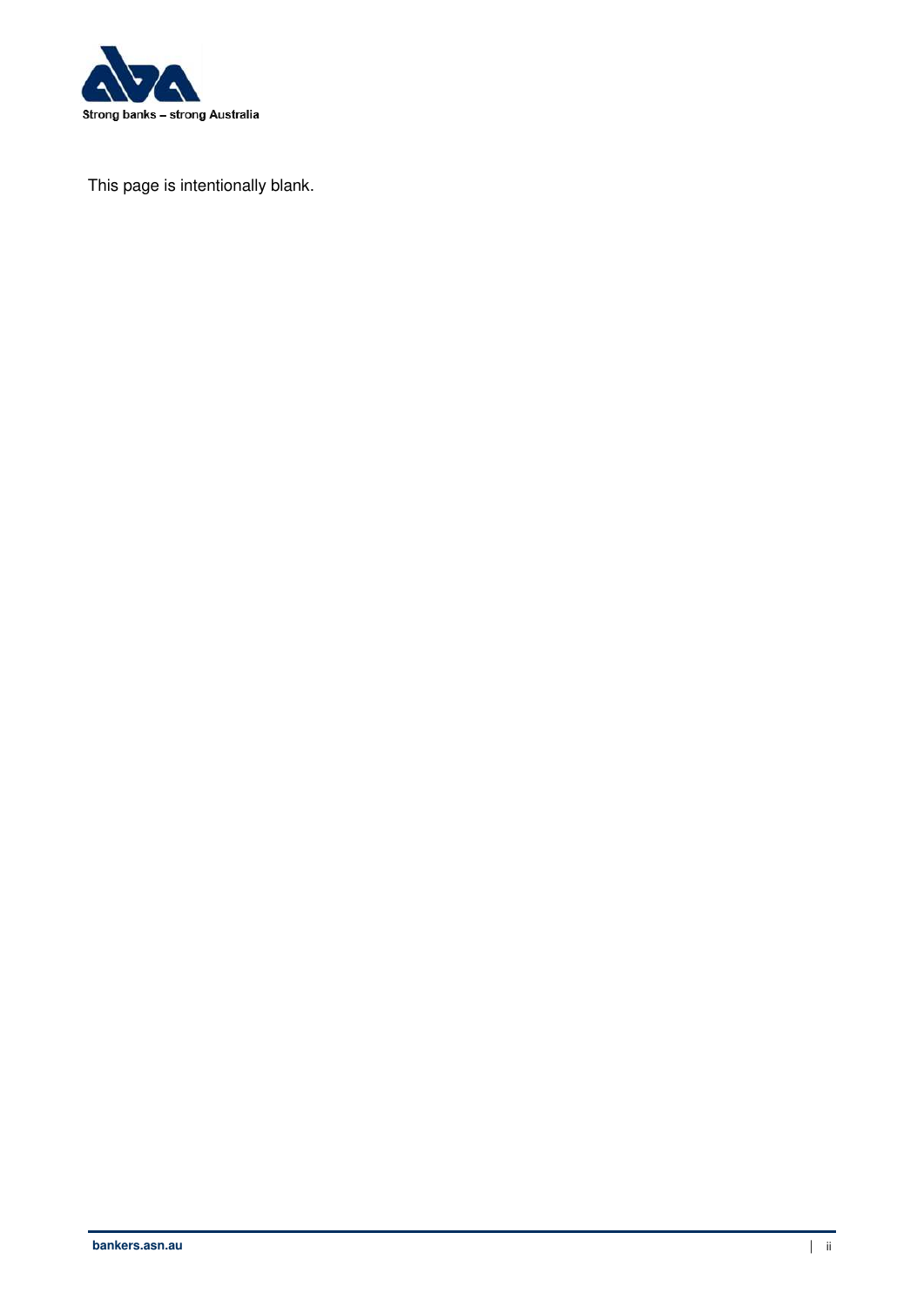

### <span id="page-4-0"></span>1. Introduction

This report looks at the contribution of the Australian banking industry to government revenue through taxes and other levies, and compares this with the tax rates paid by banks in other countries and with the tax paid by other industries in Australia.

Key findings of this report are:

- The Australian banking industry pays a lot of tax and levies.
- Australian banks pay a high rate of tax relative to many banks overseas.
- The Australian banking industry pays the most income tax of any industry in Australia.
- Australia's four major banks are among the biggest individual payers of income tax.

It would seem fair to conclude that Australia's banks are paying their way in terms of their contribution to government revenue and to national prosperity.

### <span id="page-4-1"></span>2. Tax paid by banks in Australia

Banks in Australia make a big contribution to government revenue. Over \$14 billion in tax was paid to governments in 2015.

Almost \$12 billion was paid to the Federal Government in corporate income tax; \$1 billion in GST; \$335 million in income tax on life insurance assets, and about \$100 million in fringe benefits tax. Another \$1 billion was paid to state and local governments in payroll tax, land tax and council rates, and other taxes.

|                                        | <b>Reporting Year 2012</b><br>(Sm) | <b>Reporting Year 2013</b><br>(Sm) | <b>Reporting Year 2014</b><br>(Sm) | <b>Reporting Year 2015</b><br>\$m\$ |
|----------------------------------------|------------------------------------|------------------------------------|------------------------------------|-------------------------------------|
| Income Tax (a)                         | \$9,338                            | \$9,052                            | \$10,985                           | \$11,864                            |
| Net Unrecoverable GST                  | \$1,052                            | \$1,060                            | \$1,112                            | \$1,065                             |
| Payroll Tax                            | \$766                              | \$768                              | \$832                              | \$858                               |
| Policyholder Tax (Benefit)/Expense (b) | \$583                              | \$417                              | \$428                              | \$335                               |
| <b>Fringe Benefits Tax</b>             | \$104                              | \$102                              | \$100                              | \$103                               |
| Land tax and Council rates             | \$30                               | \$27                               | \$30                               | \$26                                |
| Other                                  | \$100                              | \$121                              | \$143                              | \$145                               |
| <b>Total</b>                           | \$11,974                           | \$11,548                           | \$13,630                           | \$14,395                            |

### **Figure 1: Tax paid to Australian governments by banks**

Source: ABA

(a) Corporate income tax paid by the group to the Australian Government.

(b) Tax paid on life insurance policyholders' investment earnings.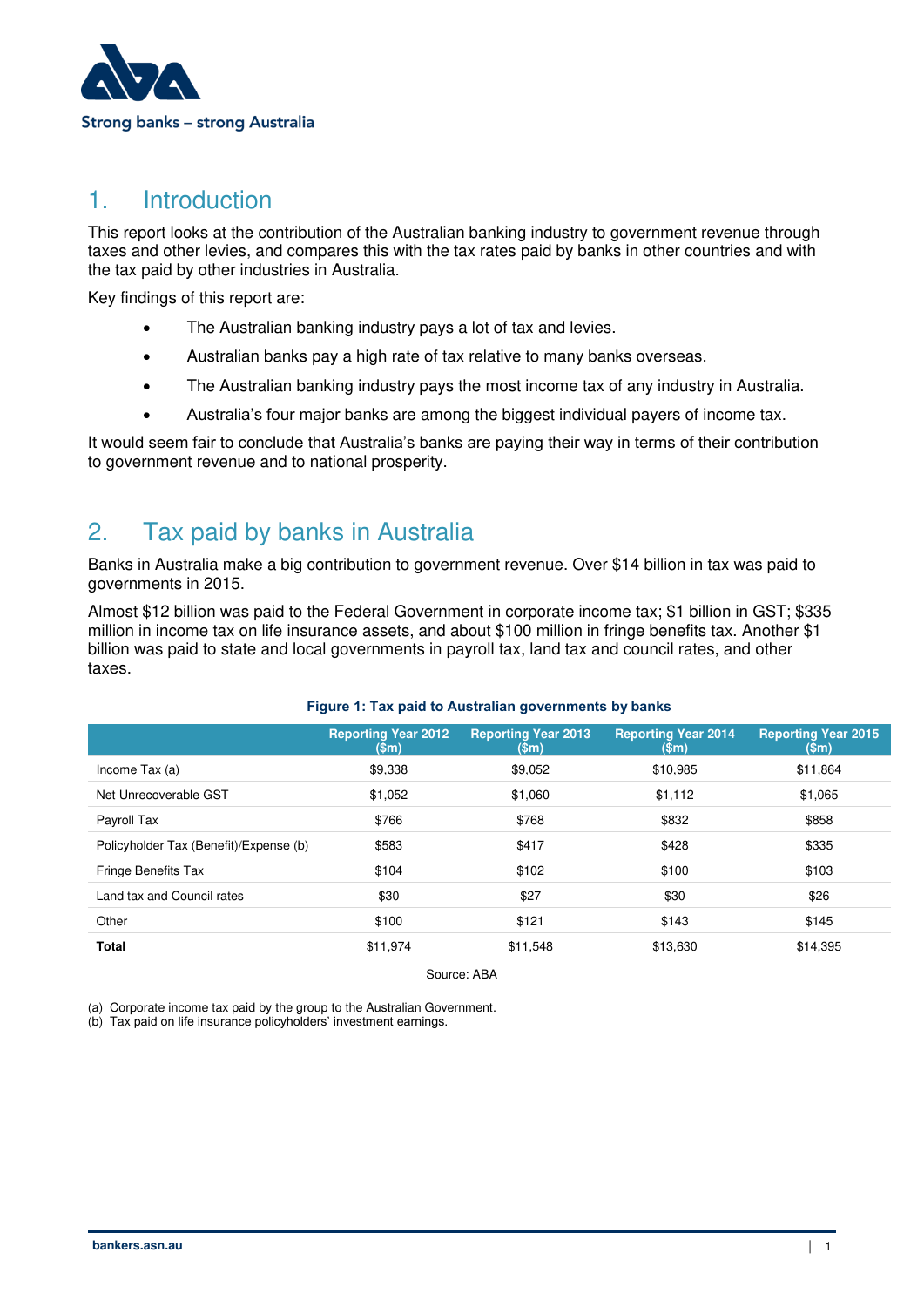

## <span id="page-5-0"></span>3. Tax paid by banks in other countries

The corporate income tax rate in Australia is a relatively high 30 per cent. There have been substantial reductions in the corporate tax rate for some key competitors over the past 10 years but the corporate tax rate for Australia (and USA) has not changed.



### **Figure 2: Banks' corporate tax rate for selected countries**

Source: OECD (includes corporate taxes paid to central and other levels of government)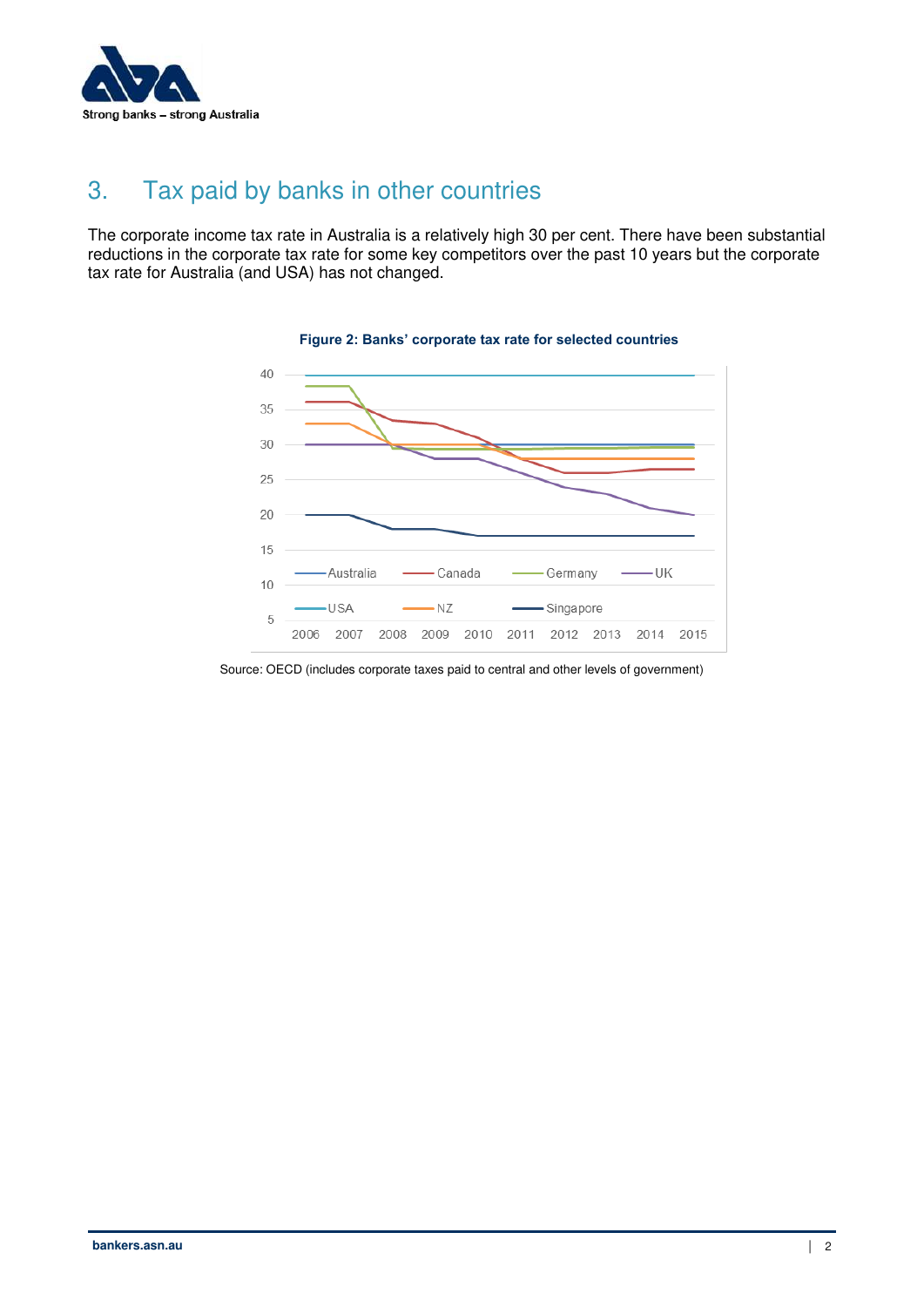

### <span id="page-6-0"></span>4. Tax paid by industries

Banks in Australia pay a lot of tax compared with other industries.

In 2015, a total of \$31.3 billion in tax was paid by companies listed on the ASX 200. Those seven companies classified as banks<sup>1</sup> paid \$12.7 billion or 41 per cent of all tax paid by the ASX200. This is almost double the next highest industry, metals and mining (\$6.5 billion).

Of the 48 industries covered by the ASX200, the top two pay 60 per cent of all tax paid.

| <b>Industry</b>                               | <b>Number of companies</b> | Tax paid (\$m) | %Tax paid |
|-----------------------------------------------|----------------------------|----------------|-----------|
| <b>Banks</b>                                  | 7                          | \$12,672       | 40.5%     |
| Metals & Mining                               | 14                         | \$6,531        | 20.9%     |
| Food & Staples Retailing                      | 3                          | \$2,241        | 7.2%      |
| <b>Diversified Telecommunication Services</b> | $\overline{4}$             | \$2,010        | 6.4%      |
| Insurance                                     | 6                          | \$1,809        | 5.8%      |
| Oil, Gas & Consumable Fuels                   | $\overline{7}$             | \$1,087        | 3.5%      |
| Hotels, Restaurants & Leisure                 | 12                         | \$500          | 1.6%      |
| <b>Health Care Providers &amp; Services</b>   | 9                          | \$479          | 1.5%      |
| <b>Commercial Services &amp; Supplies</b>     | 9                          | \$387          | 1.2%      |
| Construction & Engineering                    | $\overline{c}$             | \$347          | 1.1%      |
| Biotechnology                                 | 3                          | \$278          | 0.9%      |
| <b>Diversified Financial Services</b>         | 3                          | \$276          | 0.9%      |
| Media                                         | 9                          | \$266          | 0.8%      |
| Chemicals                                     | $\overline{4}$             | \$262          | 0.8%      |
| <b>Construction Materials</b>                 | 6                          | \$210          | 0.7%      |
| <b>Professional Services</b>                  | 5                          | \$189          | 0.6%      |
| <b>Beverages</b>                              | 2                          | \$182          | 0.6%      |
| <b>Specialty Retail</b>                       | 5                          | \$177          | 0.6%      |
| <b>Multi-Utilities</b>                        | 2                          | \$163          | 0.5%      |
| <b>Energy Equipment &amp; Services</b>        | 1                          | \$156          | 0.5%      |
| Thrifts & Mortgage Finance                    | $\mathbf{1}$               | \$155          | 0.5%      |
| Real Estate Investment Trusts (REITs)         | 10                         | \$152          | 0.5%      |
| Containers & Packaging                        | 3                          | \$151          | 0.5%      |
| Health Care Equipment & Supplies              | 4                          | \$148          | 0.5%      |
| Real Estate Management & Development          | $\overline{c}$             | \$122          | 0.4%      |
| Total (includes other not above)              | 200                        | \$31,277       | 100.0%    |
|                                               | Source: Bloomberg          |                |           |

#### **Figure 3: Income tax paid by the top 25 ASX200 industries (2015)**

<u>.</u> 1 The ASX GICS classification does not include Suncorp or AMP as banks (both are classified to the insurance industry) while Macquarie Bank is classified to the capital markets. All three are members of the ABA.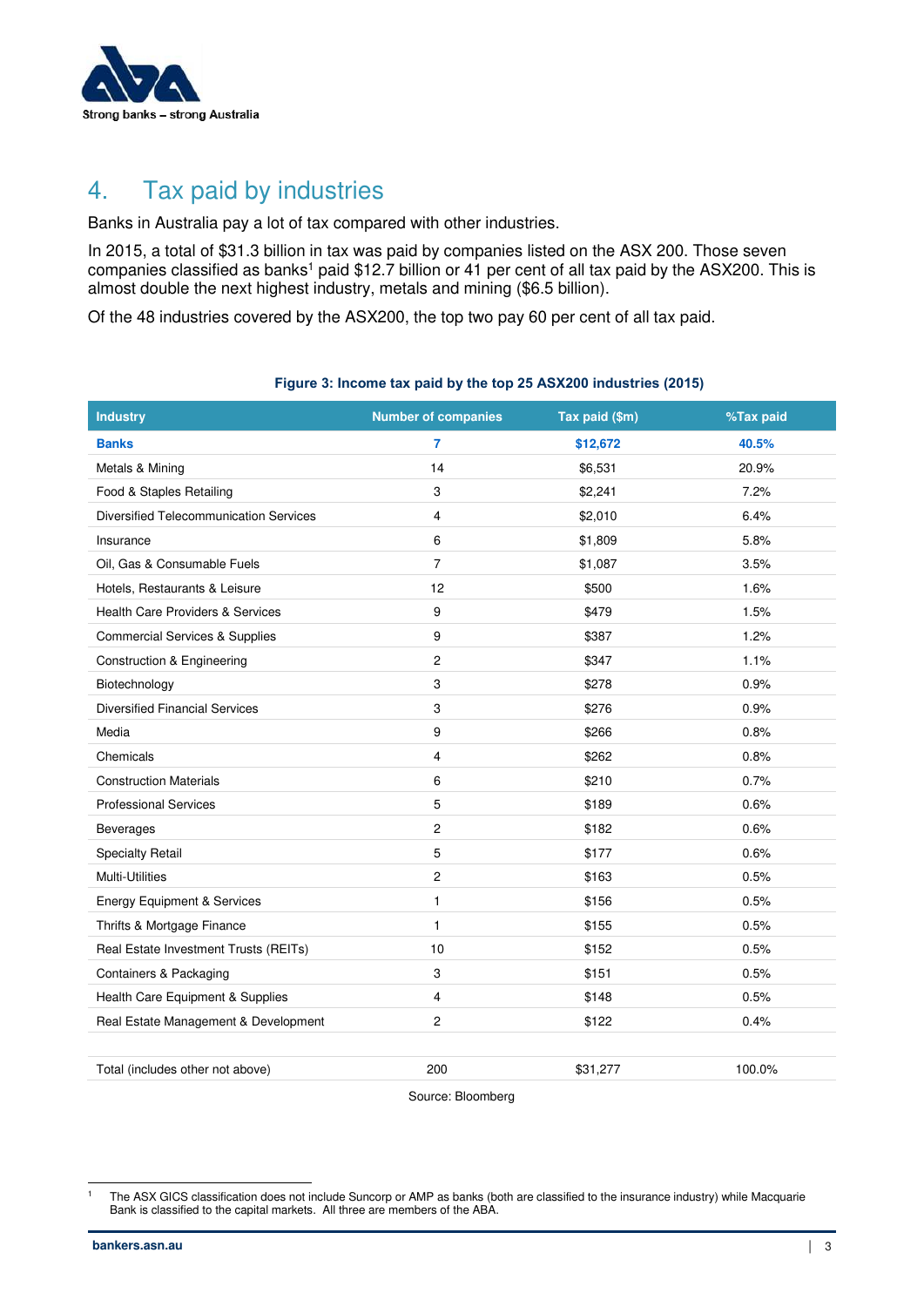



### **Figure 4: Contribution to total ASX200 tax paid by top 10 tax-paying industries**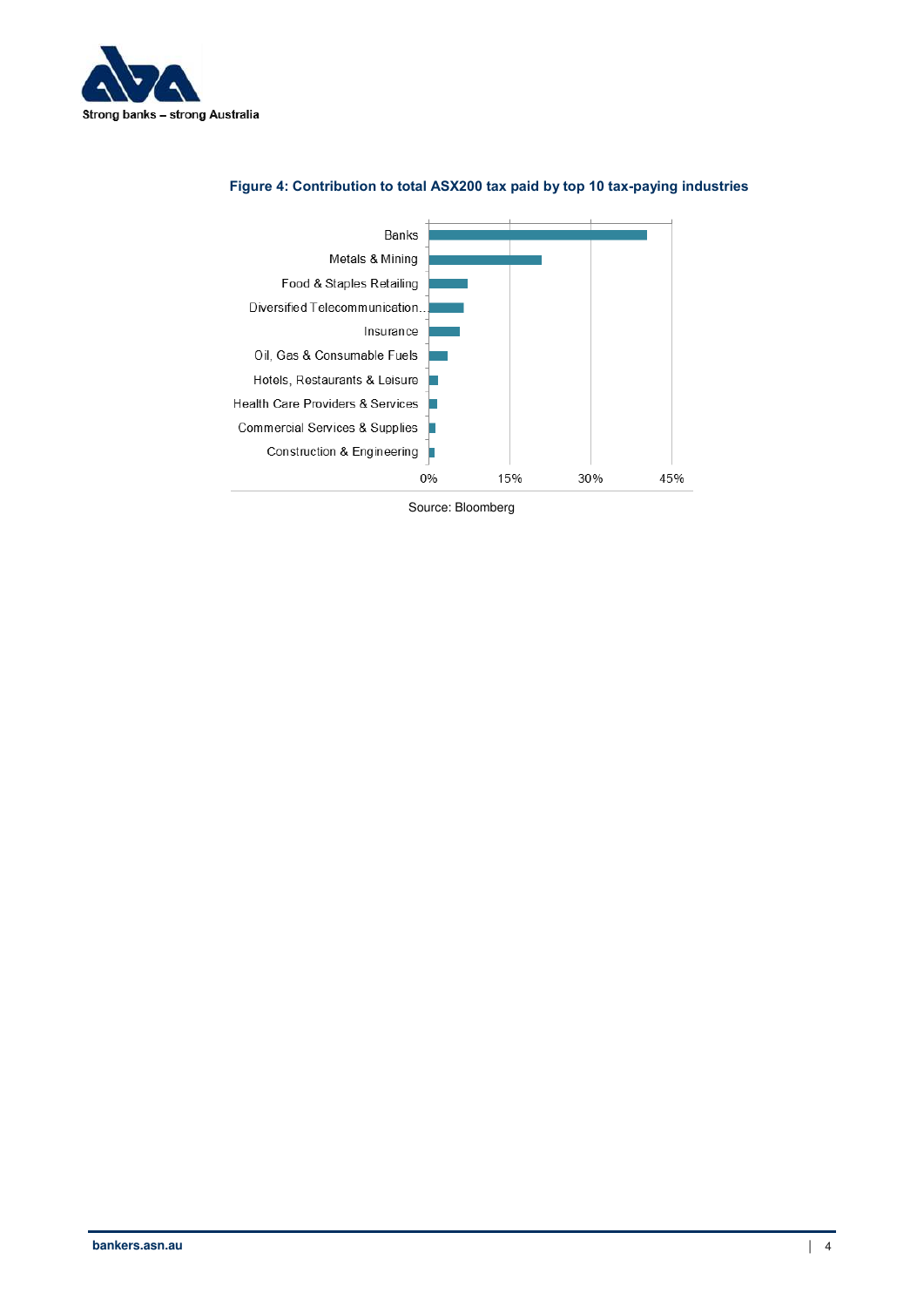

Banks pay a lot of tax as an industry but the industry also includes some of Australia's biggest individual taxpayers. In 2015, Australia's four major banks were among the top five tax-paying companies, each paying between \$2.4 billion and \$3.4 billion in tax.

There are only nine companies that paid over \$1 billion a year in income tax in 2015.

| <b>Name</b>                                      | <b>Industry</b>                             | Tax paid \$m |
|--------------------------------------------------|---------------------------------------------|--------------|
| <b>BHP Billiton Ltd</b>                          | Metals & Mining                             | \$4,025      |
| <b>Commonwealth Bank of Australia</b>            | <b>Banks</b>                                | \$3,444      |
| <b>Westpac Banking Corp</b>                      | <b>Banks</b>                                | \$3,426      |
| <b>Australia &amp; New Zealand Banking Group</b> | <b>Banks</b>                                | \$3,082      |
| National Australia Bank Ltd                      | <b>Banks</b>                                | \$2,428      |
| Rio Tinto Ltd                                    | Metals & Mining                             | \$1,792      |
| <b>Telstra Corp Ltd</b>                          | Diversified Telecommunication Services      | \$1,755      |
| <b>Wesfarmers Ltd</b>                            | Food & Staples Retailing                    | \$1,102      |
| Woolworths Ltd                                   | Food & Staples Retailing                    | \$1,056      |
| Woodside Petroleum Ltd                           | Oil. Gas & Consumable Fuels                 | \$780        |
| Suncorp Group Ltd                                | Insurance                                   | \$620        |
| Fortescue Metals Group Ltd                       | Metals & Mining                             | \$529        |
| <b>AMP Ltd</b>                                   | Insurance                                   | \$379        |
| Insurance Australia Group Ltd                    | Insurance                                   | \$351        |
| QBE Insurance Group Ltd                          | Insurance                                   | \$347        |
| CIMIC Group Ltd                                  | <b>Construction &amp; Engineering</b>       | \$315        |
| CSL Ltd                                          | Biotechnology                               | \$281        |
| Ramsay Health Care Ltd                           | <b>Health Care Providers &amp; Services</b> | \$204        |
| <b>ASX Ltd</b>                                   | <b>Diversified Financial Services</b>       | \$197        |
| <b>Brambles Ltd</b>                              | <b>Commercial Services &amp; Supplies</b>   | \$167        |
| Orica Ltd                                        | Chemicals                                   | \$163        |
| WorleyParsons Ltd                                | <b>Energy Equipment &amp; Services</b>      | \$156        |
| Genworth Mortgage Insurance Australia            | Thrifts & Mortgage Finance                  | \$155        |
| Amcor Ltd/Australia                              | Containers & Packaging                      | \$155        |
| Coca-Cola Amatil Ltd                             | <b>Beverages</b>                            | \$148        |

### **Figure 5: Tax paid by the top 25 ASX200 companies (2015)**

Source: Bloomberg (Total global income tax paid)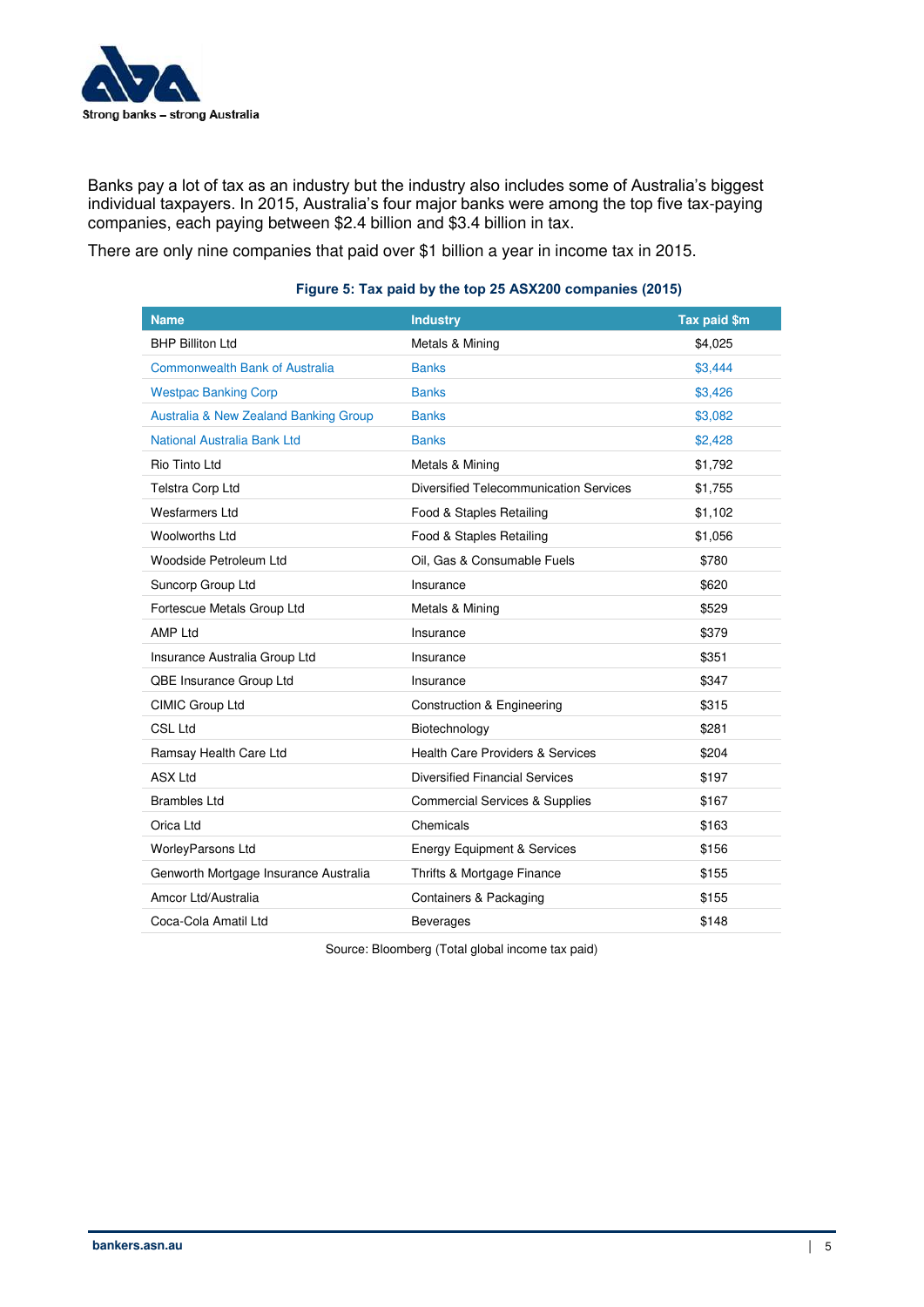



#### **Figure 6: Tax paid by the top 10 ASX200 tax-paying companies (\$m) (2015)**

Another consideration in assessing the burden of tax is to look at tax paid relative to economic income. In 2010, Treasury<sup>2</sup> found that the finance and insurance industry was the only industry to pay a more than proportionate amount of tax relative to its contribution towards economic income<sup>3</sup>.

The latest data show that the finance and insurance industry continued to pay a more than proportionate amount of tax in 2013-14. In that year the finance and insurance industry accounted for around 23 per cent of corporate profits<sup>4</sup>, but paid a significantly larger proportion of 34.0 per cent of corporate tax<sup>5</sup>.



#### **Figure 7: Industry shares of profit and corporate tax collections (2013-14)**

<u>.</u>

<sup>2</sup> Greagg, Parham and Stojanovski; Disparities in Average Rates of Company Tax across Industries, Economic Roundup Issue 2, 2010, Australian Treasury

<sup>3</sup> The Treasury study explained these differences are likely a consequence of the industry's characteristics as well as industry-specific taxation measures. They noted that finance and insurance industry's high tax relative to profit contribution may be due to "the absence of industryspecific tax breaks, or little opportunities for large depreciation deductions."

<sup>4</sup> Profits are measured as Company Gross Operating Profits in the ABS's 5676.0 Business Indicators.

<sup>5</sup> Corporate Tax Payments is the Net Tax item sourced from the ATO's annual Taxation Statistics publication for 2013-14.